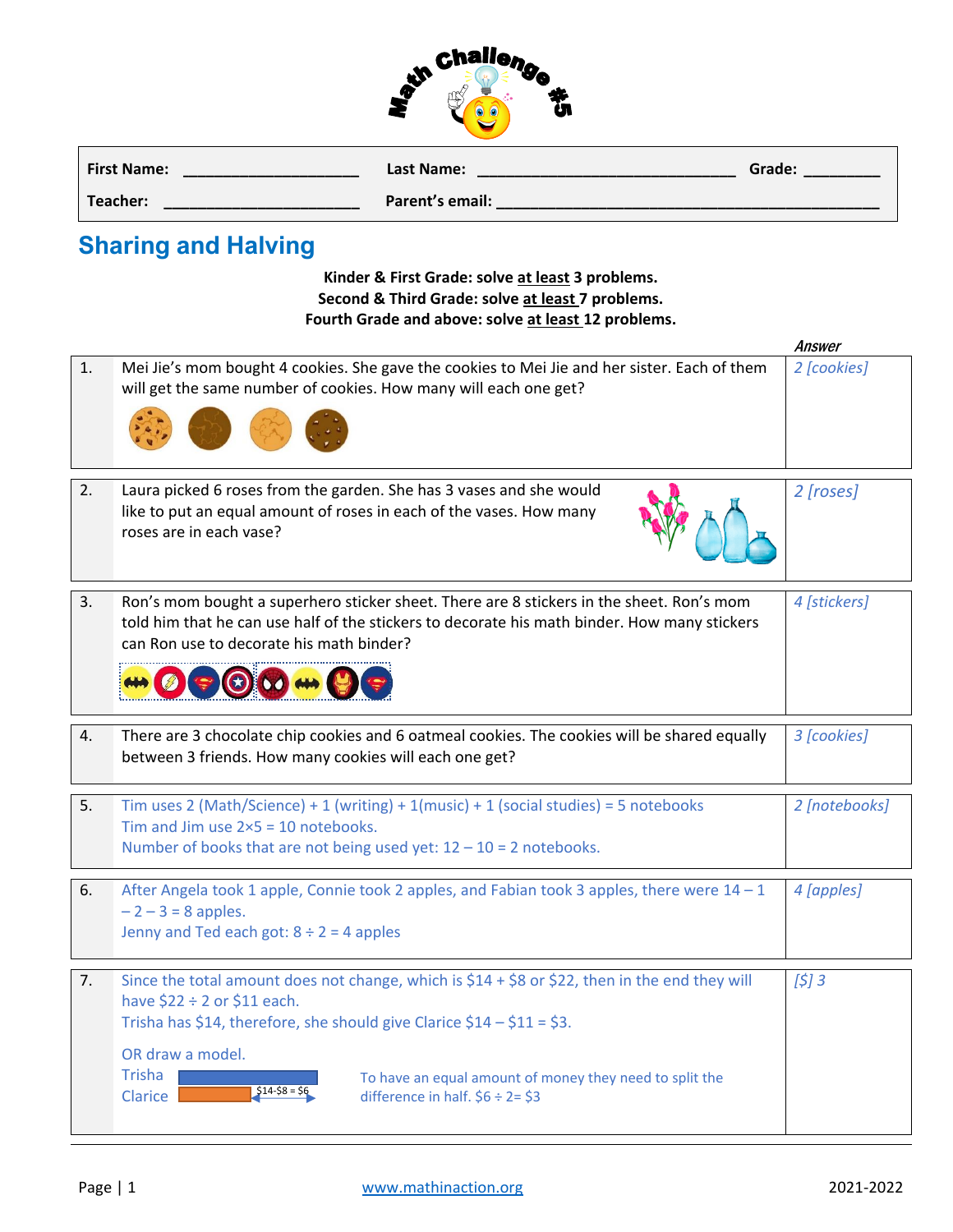| 8.  | First, we find the number of chocolate pieces along the sides of the box. There<br>are $4+2+4+2 = 12$ . Then $12 \div 6 = 2$ pieces                                                                                                                                                                                                                                                                                                                                                                                                               |                                 |  |
|-----|---------------------------------------------------------------------------------------------------------------------------------------------------------------------------------------------------------------------------------------------------------------------------------------------------------------------------------------------------------------------------------------------------------------------------------------------------------------------------------------------------------------------------------------------------|---------------------------------|--|
| 9.  | You can make the model or pretend that you know the number of tickets for 2 kids.<br>Let's say Vedah had 19 tickets, Jon 1. Together they had 19+1 = 20.<br>Which means they will have 10 each after Vedah will give 9 tickets to Jon.                                                                                                                                                                                                                                                                                                            |                                 |  |
| 10. | $(67 - 11) \div 4 = 14$ students                                                                                                                                                                                                                                                                                                                                                                                                                                                                                                                  | 14 [students]                   |  |
| 11. | After giving cookies to his class, he had $80 - (2 \times 28) = 24$ cookies. Since he had 5 cookies left,<br>he must have given $24 - 5 = 19$ cookies to the school office.                                                                                                                                                                                                                                                                                                                                                                       |                                 |  |
| 12. | Draw a model<br>Shota<br>116+24 = 140 cubes, if Madi had the same amount as<br>$-116$<br>24<br>Madi<br>Shota.<br>$140 \div 2 = 70$ cubes. Shota has 70 cubes.                                                                                                                                                                                                                                                                                                                                                                                     | 70 [cubes]                      |  |
| 13. | 1st<br>Since all 9 units equal 49.5 cm, each unit or<br>2 <sub>nd</sub><br>block is $49.5 \div 9 = 5.5$ cm.<br>3rd<br>Third piece has 6 units = $5.5 \times 6 = 33.0$ cm.                                                                                                                                                                                                                                                                                                                                                                         | 33 [cm]                         |  |
| 14. | Think about the least common multiple of the numbers 2, 3, 4, 5, and 6. LCM $(2,3,4,5,6) = 60$<br>Or if the number is divisible by 2 it is even, at the same time it is divisible by 5, thus the number ends<br>on 0. The number is also divisible by 3, so it could be 30, but 30 is not divisible by 4, so, the smallest<br>number that works is 60.                                                                                                                                                                                            |                                 |  |
| 15. | Draw a model.<br>Miranda Zelda 5+1<br>Jaya<br>gumballs<br>30 gumballs make a quarter of all gumballs.<br>$30\times4 = 120$ gumballs in a jar                                                                                                                                                                                                                                                                                                                                                                                                      | 120 [gumballs]                  |  |
| 16. | The number written on a sticky note must be divisible by 9, so the sum<br>of the digits must create the multiple of $9.3 + 1 = 4$ .<br>Possible multiples of 9: 9, 18, 27,<br>3891<br>It cannot be 9, because you can't split it into two equal digits.<br>$18 - 4 = 14$<br>$14\div 2 = 7$ . So, 7 is the digit, the number of flash cards 3771. Check 3 +<br>$7 + 7 + 1 = 18$ , so it is divisible by 9.<br>27 and other multiples won't work, because 27-4 = 23. 23 divided by 2<br>will give two-digit number, and we are looking for a digit. | $\overline{7}$<br>or<br>7 and 7 |  |